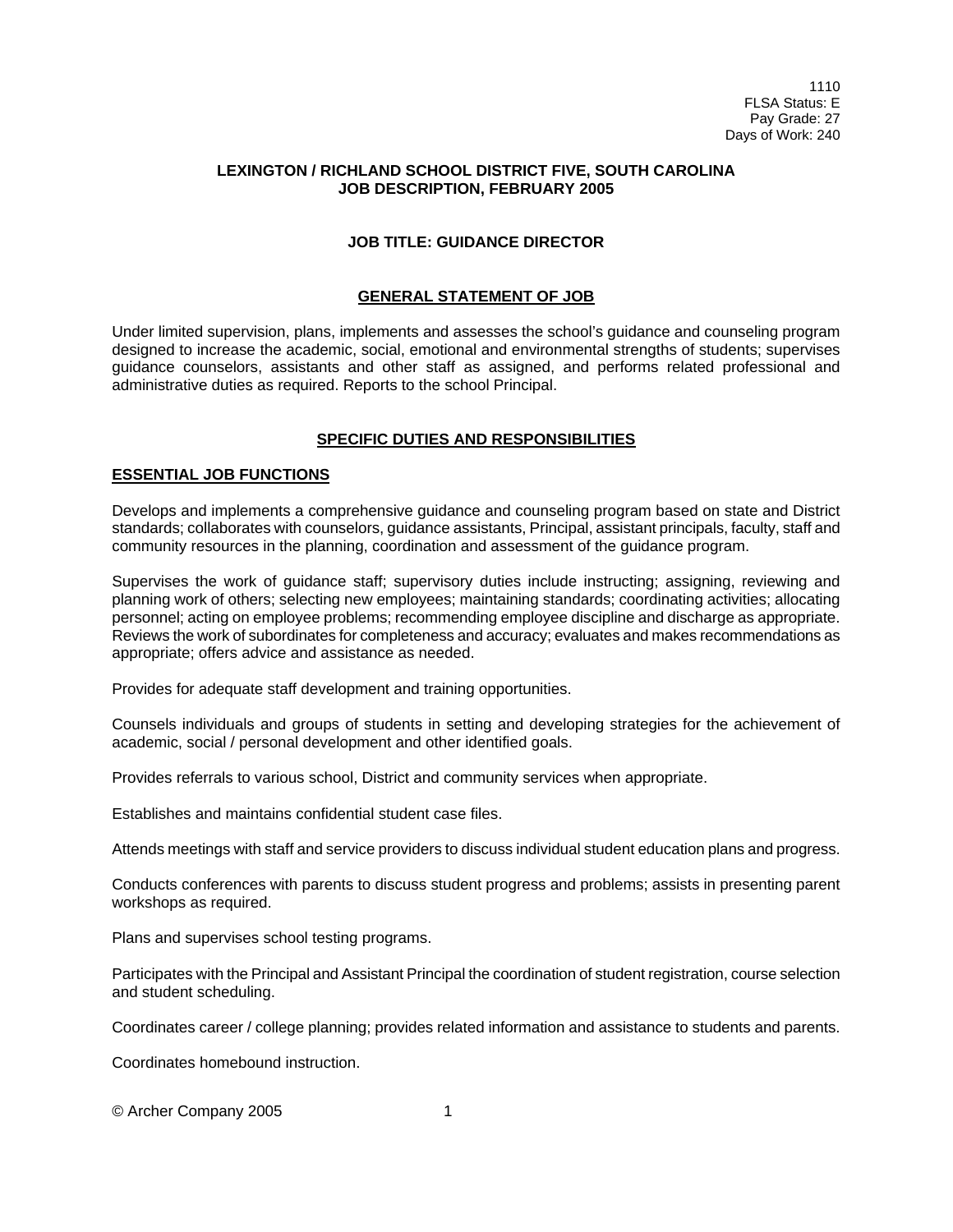Receives and responds to inquiries, concerns and complaints in areas of responsibility.

Selects and procures books, instructional aids and supplies for use in the guidance program.

Prepares and/or processes progress reports, case notes, calendars, monthly reports, registration materials, memos, correspondence, etc.

Operates a vehicle and a variety of equipment such as a computer, printer, typewriter, fax machine, copier, calculator, telephone, etc.; uses clerical, copier, computer supplies.

Interacts and communicates with various groups and individuals such as the Principal, assistant principals, school faculty and staff, other District administrators and staff, students, parents / guardians, physicians, mental health professionals, nurses, attorneys, community agencies and other resources, and the general public.

Attends training, conferences, workshops, etc., as appropriate to enhance job knowledge and skills.

# **ADDITIONAL JOB FUNCTIONS**

Performs routine administrative/office tasks as required, including but not limited to preparing reports and correspondence, copying and filing documents, answering the telephone, sending and receiving faxes, entering and retrieving computer data, ordering supplies, etc.

Performs related duties as required.

### **MINIMUM TRAINING AND EXPERIENCE**

Requires a Master's degree in secondary guidance counseling or related field of study, supplemented by two to three years of experience in school counseling at the secondary level, or an equivalent combination of education, training and experience that provides the required knowledge, skills and abilities. Must possess a valid state Guidance Counselor certification. Must possess a valid state driver's license.

### **MINIMUM QUALIFICATIONS OR STANDARDS REQUIRED TO PERFORM ESSENTIAL JOB FUNCTIONS**

**Physical Requirements:** Requires sedentary work that involves walking or standing some of the time and involves exerting up to 10 pounds of force on a recurring basis or routine keyboard operations.

**Data Conception:** Requires the ability to compare and/or judge the readily observable, functional, structural, or compositional characteristics (whether similar to or divergent from obvious standards) of data, people, or things.

**Interpersonal Communication:** Requires the ability of speaking and/or signaling people to convey or exchange information. Includes the receiving of information and direction from supervisor, the giving of instructions and direction to subordinates, and the counseling of students.

**Language Ability:** Requires the ability to read a variety of professional, administrative and statistical documents and reports. Requires the ability to prepare various types of reports, studies, recommendations and other documents with the proper format, punctuation, spelling and grammar, using all parts of speech. Has the ability to speak before an audience with poise, voice control and confidence.

**Intelligence:** Requires the ability to apply principles of logical thinking to define problems, collect data,

© Archer Company 2005 2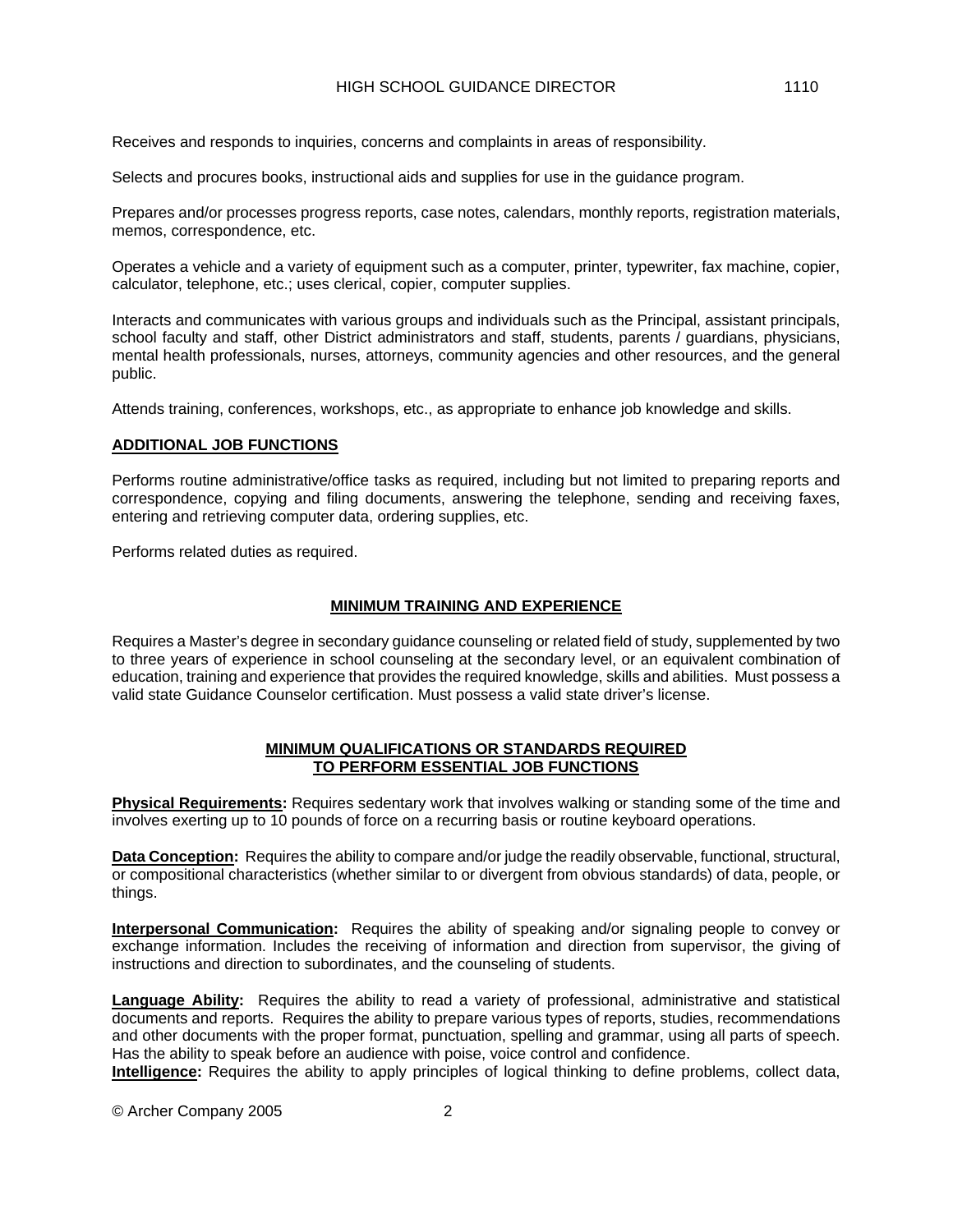establish facts and draw valid conclusions; to deal with several abstract and concrete variables. Requires the ability to use influence systems in staff supervision and student supervision; to learn and understand complex principles and techniques; to make independent judgments in absence of supervision; to acquire knowledge of topics related to primary occupation. Must have the ability to comprehend and interpret received information.

**Verbal Aptitude:** Requires the ability to record and deliver information, to explain procedures, to follow and give verbal and written instructions; to teach employees and counsel students. Must be able to communicate effectively and efficiently with youth and their parents; in a variety of technical and/or professional languages including psychology, sociology, counseling, etc., and with persons of varying educational, cultural and social backgrounds.

**Numeric Aptitude:** Requires the ability to add and subtract totals, to multiply and divide, to use mathematical formulas, to determine percentages and decimals and to determine time. Must be able to use practical applications of fractions, percentages, ratio and proportion.

**Form/Spatial Aptitude:** Requires the ability to inspect items for proper length, width, and shape.

**Motor Coordination:** Requires the ability to coordinate hands and eyes in using office equipment; to operate a motor vehicle.

**Manual Dexterity:** Requires the ability to handle a variety of items, office equipment, control knobs, switches, etc. Must have minimal levels of eye/hand/foot coordination.

**Color Discrimination**: Requires the ability to differentiate colors and shades of color.

**Interpersonal Temperament**: Requires the ability to deal with people beyond giving and receiving instructions. Must be adaptable to performing under stress when confronted with emergency situations or tight deadlines. The worker may be subject to danger or risk to a slight degree and to tension as a regular, consistent part of the job.

**Physical Communications**: Requires the ability to talk and hear: (talking: expressing or exchanging ideas by means of spoken words; hearing: perceiving nature of sounds by ear).

#### **PERFORMANCE INDICATORS**

**Knowledge of Job:** Has thorough knowledge of the methods, procedures and policies of the Lexington Richland School District Five as they pertain to the performance of duties of the High School Guidance Director. Has considerable knowledge of the functions and interrelationships of the District and other governmental agencies. Is knowledgeable in the laws, ordinances, standards and regulations pertaining to the specific duties and responsibilities of the position. Knows how to plan, organize, supervise and evaluate the performance of a professional / support staff. Knows how to apply supervisory and managerial concepts and principles; has knowledge of administrative principles involved in developing, directing and supervising various programs and related activities. Has the ability to offer instruction and advice to subordinates regarding departmental policies, methods and regulations. Is able to make sound, educated decisions. Has comprehensive knowledge of the theories, methods, practices and materials of school guidance counseling. Is able to plan and implement effective intervention, routine and crisis counseling strategies as appropriate. Knows how to develop effective relationships with students. Is able to communicate effectively, tactfully and persuasively with students, parents and District / school staff members. Has the skills to be able to communicate in a highly professional and articulate manner with all levels of management and other persons. Is able to make effective presentations and discuss problems and possible solutions as required. Has knowledge of and skill in career / college counseling and is able to assist students in obtaining necessary information for planning and preparing for post-high school education or vocations. Has the ability to offer training and assistance to co-workers and employees of other departments as required. Is able to take the

© Archer Company 2005 3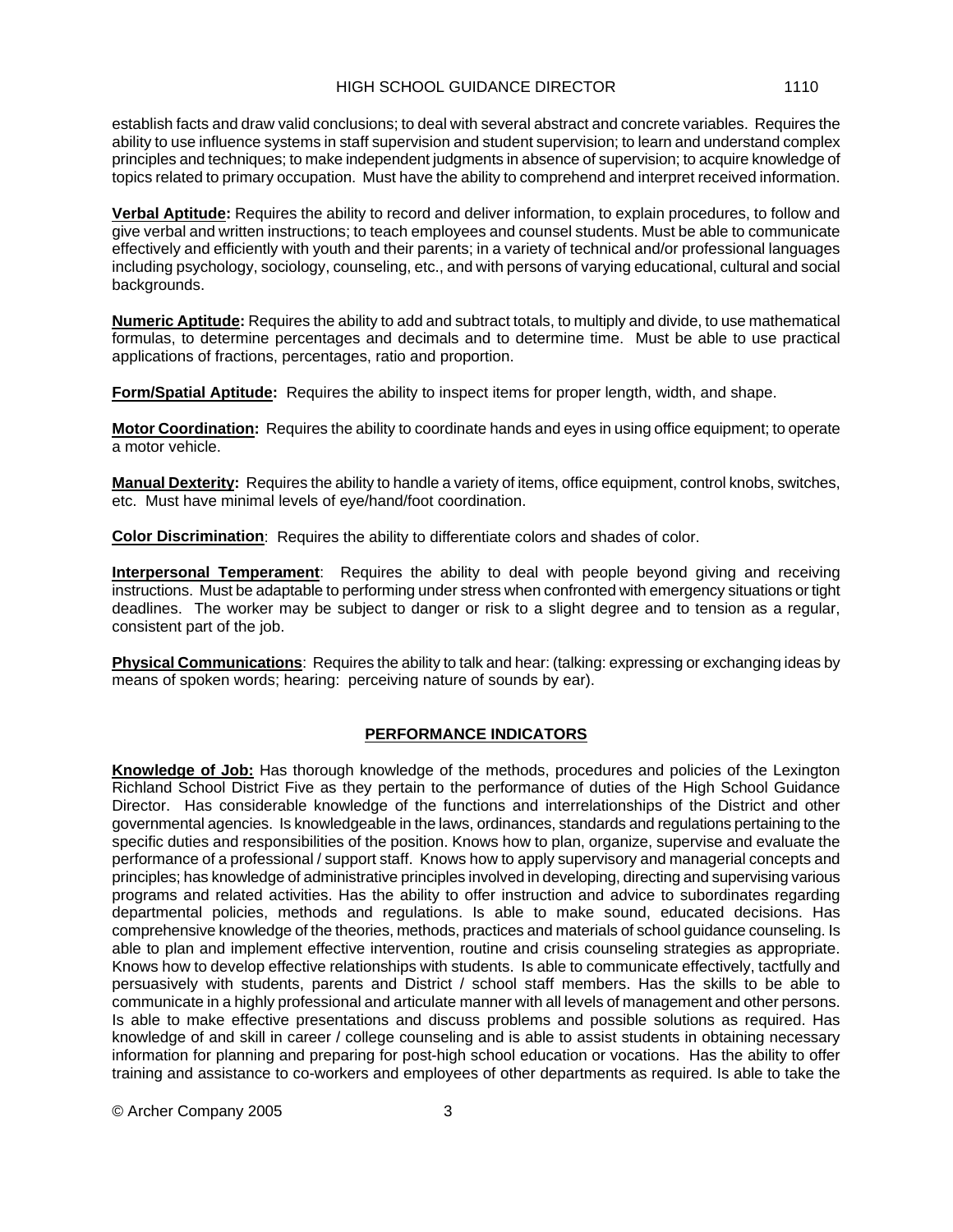initiative to complete the duties of the position without the need of direct supervision. Has the ability to plan, organize and prioritize daily assignments and work activities. Has good organizational, technical and human relations skills. Has the ability to learn and utilize new skills and information to improve job performance and efficiency. Has knowledge of proper English usage, punctuation, spelling and grammar. Has knowledge of modern office practices and technology; has skill in the use of computers for word processing and records management. Is able to read and interpret complex materials pertaining to the responsibilities of the job. Is able to assemble and analyze information and make written reports and records in a concise, clear and effective manner. Has comprehensive knowledge of the terminology and various professional languages used within the department. Knows how to react calmly and quickly in emergency situations; is able to handle volatile situations calmly and professionally.

**Quality of Work**: Maintains high standards of accuracy in exercising duties and responsibilities. Exercises immediate remedial action to correct any quality deficiencies that occur in areas of responsibility. Maintains high quality communication and interaction with internal and external entities with whom the position interacts.

**Quantity of Work**: Performs described Essential Functions and related assignments efficiently and effectively in order to produce quantity of work which consistently meets established standards and expectations.

**Dependability**: Assumes responsibility for completing assigned work. Completes assigned work within deadlines in accordance with directives, policy, standards and prescribed procedures. Maintains accountability for assigned responsibilities in the technical, human and conceptual areas.

Attendance: Attends and remains at work regularly and adheres to policies and procedures regarding absenteeism and tardiness. Provides adequate notice to higher management with respect to vacation time and leave requests.

**Initiative and Enthusiasm**: Maintains an enthusiastic, self-reliant and self-starting approach to meet job responsibilities and accountabilities. Strives to anticipate work to be accomplished, and initiates proper and acceptable action for the completion of work with a minimum of supervision and instruction.

**Judgment**: Exercises analytical judgment in areas of responsibility. Identifies issues or situations as they occur and specifies decision objectives. Identifies or assists in identifying alternative solutions to issues or situations. Implements decisions in accordance with prescribed and effective policies and procedures and with a minimum of errors. Seeks expert or experienced advice where appropriate and researches issues, situations and alternatives before exercising judgment.

**Cooperation**: Accepts supervisory instruction and direction and strives to meet the goals and objectives of same. Questions such instruction and direction when clarification of results or consequences are justified, i.e., poor communications, variance with established policies or procedures, etc. Offers suggestions and recommendations to encourage and improve cooperation intra- and inter-departmentally.

**Relationships with Others**: Shares knowledge with managers, supervisors and co-workers for mutual benefit. Contributes to maintaining high morale among all employees. Develops and maintains cooperative and courteous relationships inter- and intra-departmentally, and with external entities with whom the position interacts. Tactfully and effectively handles requests, suggestions and complaints in order to establish and maintain good will. Emphasizes the importance of maintaining a positive image.

**Coordination of Work**: Plans and organizes daily work routine. Establishes priorities for the completion of work in accordance with sound time-management methodology. Avoids duplication of effort. Estimates expected time of completion of work elements and establishes a personal schedule accordingly. Attends required meetings, planning sessions and discussions on time. Implements work activity in accordance with priorities and estimated schedules.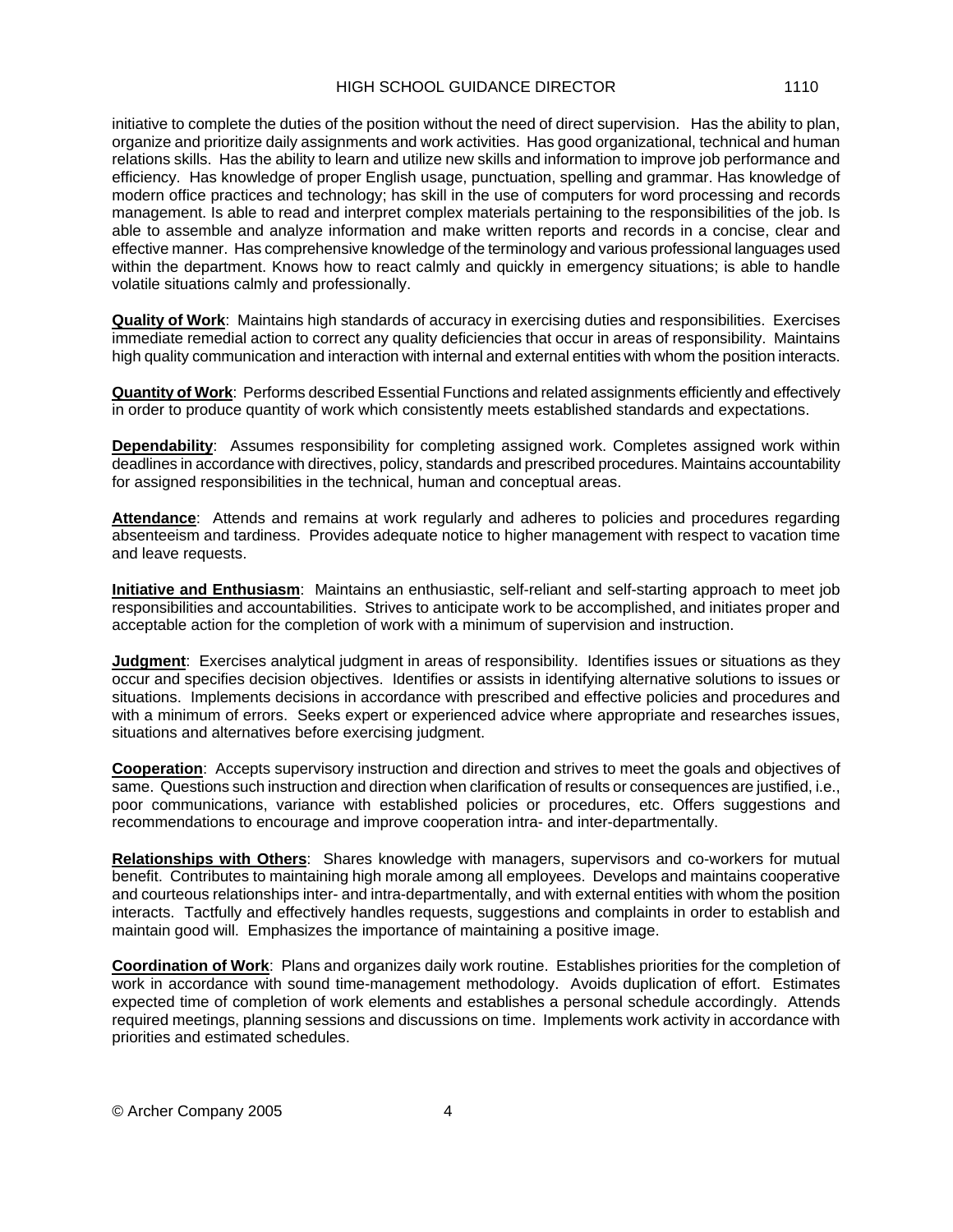**Safety and Housekeeping**: Adheres to all established safety and housekeeping standards. Ensures such standards are not violated.

**Planning**: Plans, coordinates and uses information effectively to enhance activities and production. Knows and understands expectations regarding such activities and works to ensure such expectations are met. Develops and formulates ways, means and timing to achieve established goals and objectives. Effectively and efficiently organizes, arranges and allocates manpower, financial and other designated resources to achieve such goals and objectives.

**Organizing**: Efficiently organizes own work and that of subordinate staff. Ensures that personnel understand what results are expected of them, and that each is regularly and appropriately informed of all matters affecting or of concern to them.

**Staffing**: Works with upper management, where appropriate, to select and recommend employment of qualified personnel. Personally directs the development and training of personnel under charge, ensuring their proper induction, orientation and training.

**Leading**: Provides a work environment which encourages clear and open communications. Has a clear and comprehensive understanding of the principles of effective leadership and how such principles are to be applied. Provides adequate feedback to personnel under charge concerning their performance. Commends and rewards personnel under charge for outstanding performance, and takes timely and appropriate disciplinary action as necessary. Exercises enthusiasm in influencing and guiding others toward achievement of established goals and objectives.

**Controlling**: Provides a work environment which is orderly and controlled. Coordinates, audits, and controls manpower and financial resources efficiently and effectively. Coordinates, audits, and controls the utilization of materials and equipment efficiently and effectively. Has a clear and comprehensive understanding of established standards, methods and procedures.

**Delegating**: Assigns duties as necessary and/or appropriate to meet goals, enhance abilities of personnel under charge, build their confidence and assist them in personal growth. Has confidence in personnel under charge to meet new or additional expectations.

**Decision Making**: Exercises discretion and judgment in developing and implementing courses of action affecting functions under charge. Recognizes when a particular policy, procedure or strategy does not foster the desired result, and moves decisively and explicitly to develop and implement alternatives.

**Creativity**: Regularly seeks new and improved methodologies, policies and procedures for enhancing the effectiveness of functions under charge. Employs imagination and creativity in the application of duties and responsibilities. Is not adverse to change that supports achievement of goals and objectives.

**Human Relations**: Strives to develop and maintain excellent rapport with personnel under charge. Listens to and considers their suggestions and complaints, and responds appropriately. Establishes a work environment to promote and maintain mutual respect.

**Policy Implementation**: Has a clear and comprehensive understanding of policies regarding functions under charge and the function of the organization. Adheres to policies in the discharge of duties and responsibilities, and ensures the same from personnel under charge.

**Policy Formulation**: Maintains awareness of changes in operating philosophies and policies, and routinely reviews policies to ensure any changes in philosophy or practice are appropriately incorporated into functions under charge. Recognizes and understands the relationship between operating policies and practices and morale and performance. Strives to ensure that established policies enhance same.